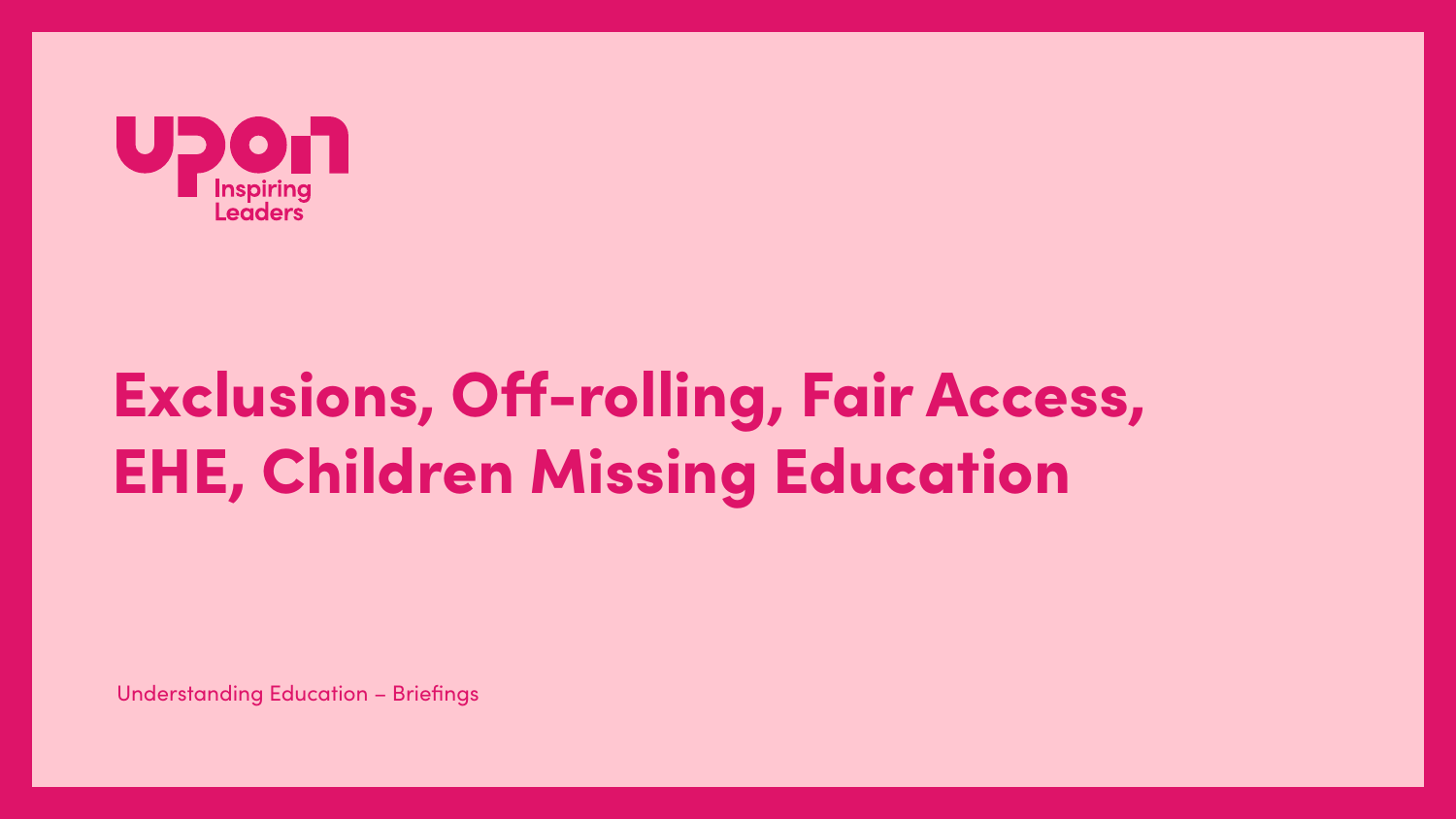### What do I need to know?

### **Exclusions**

Schools can either exclude a pupil for a fixed period of time (up to 45 days in one school year) or permanently exclude them.

- •Only the Headteacher has the power to exclude
- •All decisions to exclude should be lawful, rational, reasonable, fair and proportionate

All schools should have a behaviour policy in place and appropriate behaviour management strategies which underpin high quality teaching and learning. Disruptive behaviour can be an indication of unmet needs.

Exceptional circumstances where a Headteacher may permanently exclude for a one-off offence might include: •Serious actual or threatened violence against another

- pupil or member of staff
- •Sexual assault or abuse
- •Supplying an illegal drug
- •Use or threatened use of weapon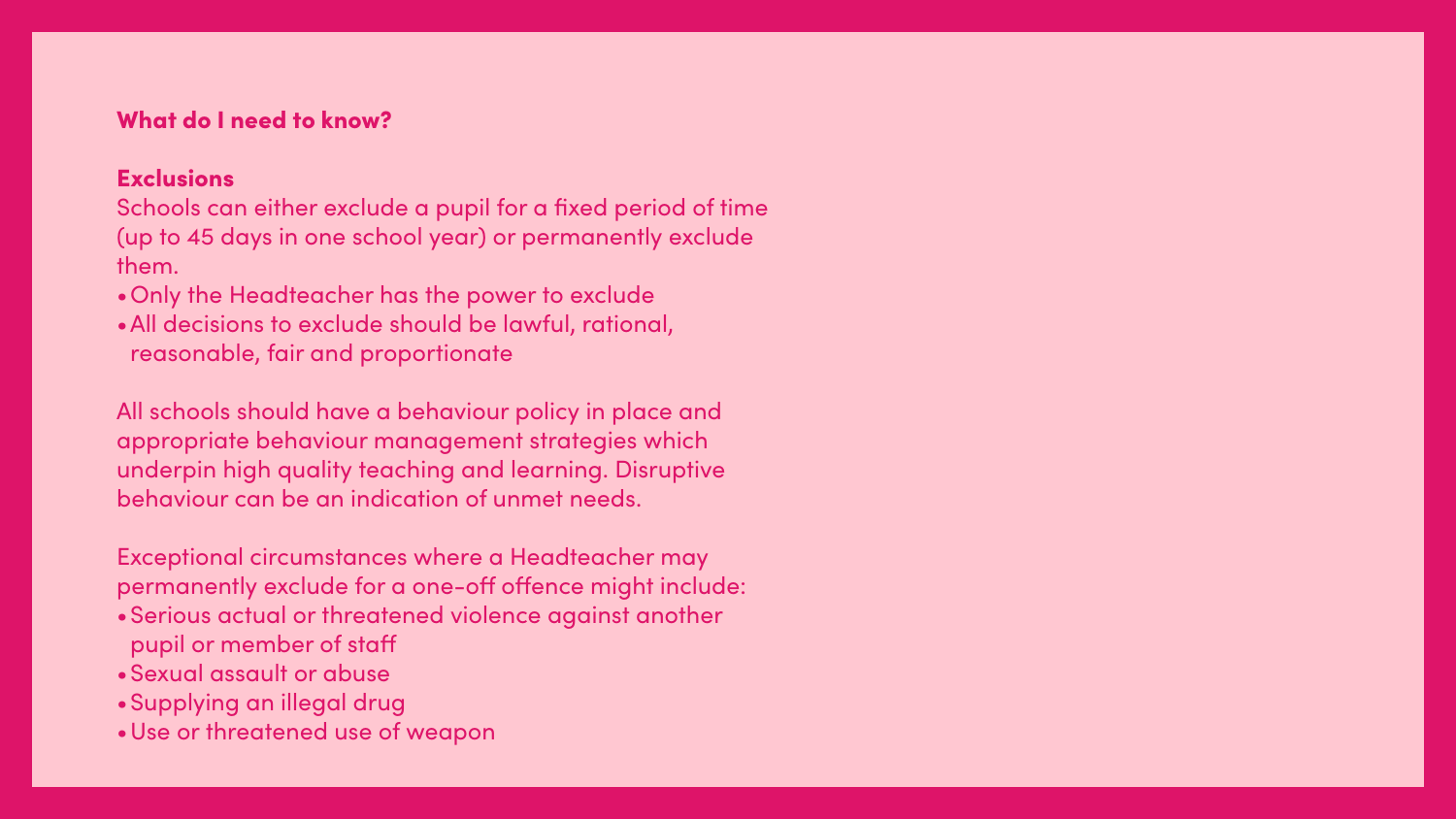A school cannot send a pupil home for disciplinary reasons, even with the parents' or carers' consent, without formally excluding the pupil. This is an unofficial or illegal exclusion. Schools sometimes send pupils home for a 'cooling off' period but this must still be recorded as a formal exclusion.

Schools can consider exclusion for issues related to behaviour outside the school gates. This is a matter for the Headteacher and should be in accordance with the school's behaviour policy.

In making the decision to exclude, a Headteacher should apply the civil standard of proof, i.e. 'on the balance of probabilities.' It would be expected that Heads would be measured in their decisions and take time to consider all evidence, including witness statements.

- If the Head is considering that it might be appropriate to permanently exclude, local authorities often recommend that the Head initially excludes a pupil for 5 days to enable the Head to undertake a robust investigation and give careful consideration to the decision.
- Excluded pupils should be encouraged and enabled to participate in all stages of the exclusion process.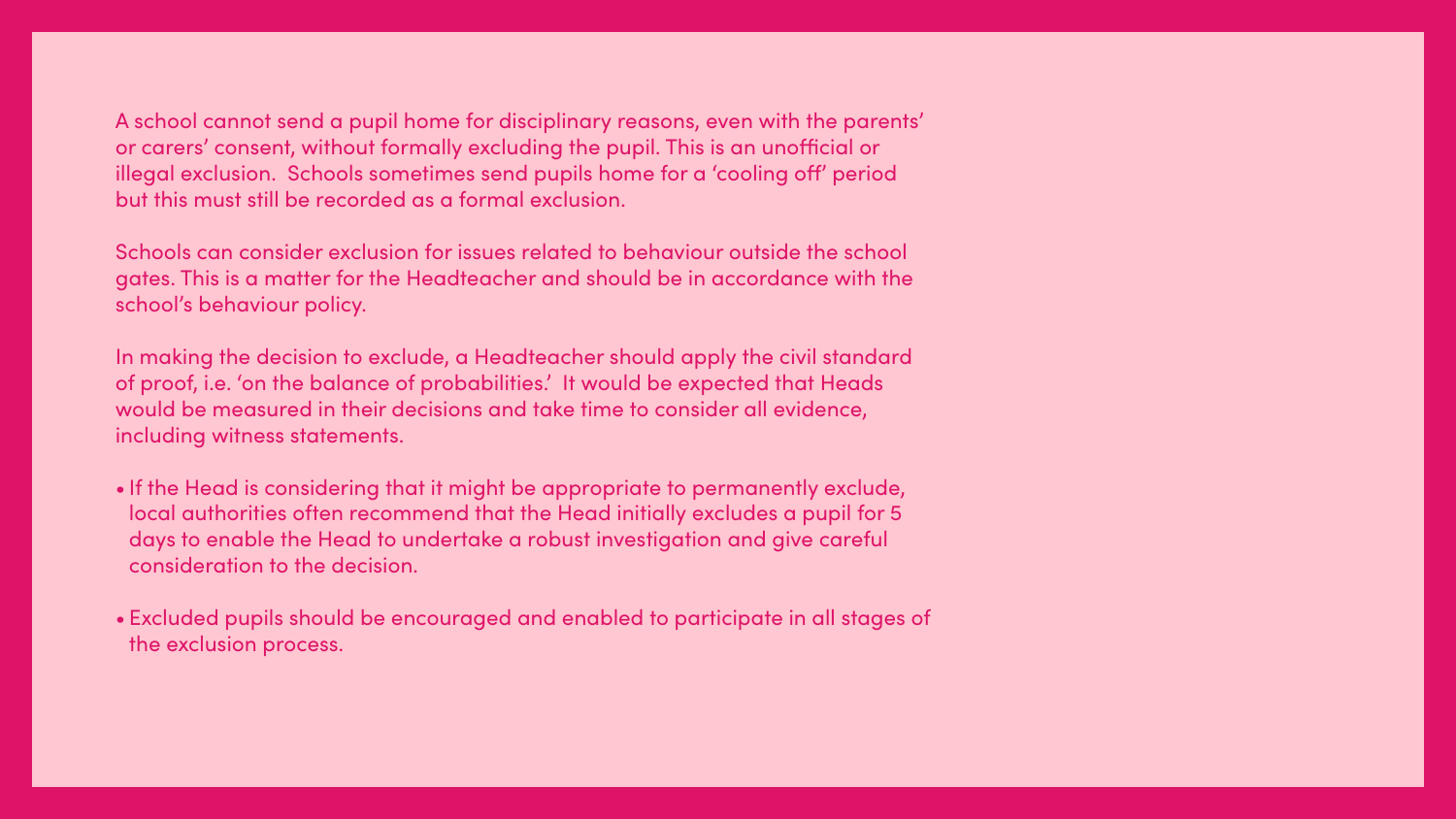### On making the decision, the Headteacher must immediately notify the parents of the decision. They must ensure that the parents/carers are notified in writing of:

- the reasons for the exclusion
- whether it is fixed term or permanent
- the period of a fixed term exclusion i.e. start/end dates and date of return to school
- parents' right to make representations about the exclusion to the governing body
- how the pupil may be involved in this
- how any representations should be made
- details of the reintegration meeting being mindful that a fixed period exclusion must not be extended if an interview cannot be arranged or parents/carers do not attend.

If the governors are required to consider the exclusion, parents have a right to attend the meeting, be represented at this meeting and may bring a friend/representative. The parents/carers must be also given information about free and impartial advice.

Schools must inform the governing body and the local authority of an exclusion within 1 day if:

- it is a permanent exclusion (including where a fixed period exclusion is made permanent)
- the pupil will have been excluded for more than five school days (or more than ten lunchtimes) in a term
- the exclusion could result in the pupil missing a public examination or national curriculum test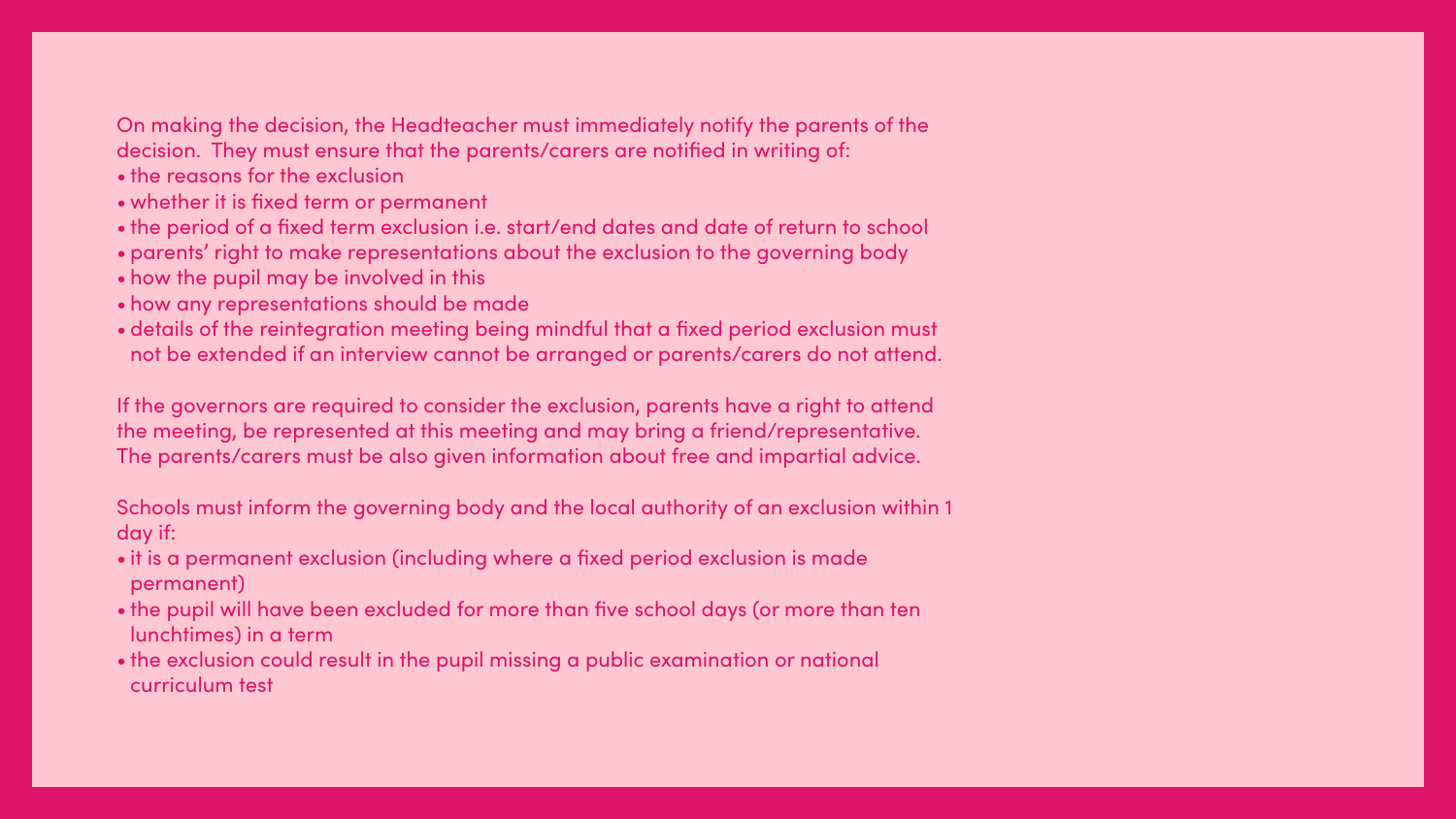If the pupil lives in a different local authority, then the Headteacher must inform the home local authority.

Unless it is a permanent exclusion, schools should provide suitable work and arrange for it to be marked. For permanently excluded pupils, the Local Authority must arrange provision commencing on the 6th day of the permanent exclusion. When a pupil returns to school following an exclusion the school should arrange for a reintegration meeting.

If governors are required to consider an exclusion,

• the governing body must consider reinstatement within 15 school days of receiving the notice of the exclusion if:

- there is a duty to consider parents' representations about an exclusion
- the governing body may delegate their functions to a sub-committee of at least 3 members
- - the exclusion is permanent;
	- 15 days in a term; or
	- it would result in a pupil missing a public examination or national curriculum test.

• it is a fixed period exclusion which would bring the pupil's total number of school days of exclusion to more than

The governing body must consider the interests and circumstances of the excluded pupil and have regard to the interests of other pupils and people working at the school. The governing body must also consider any representations made by parents, the Headteacher and a representative of the LA (in the case of a maintained school or PRU). In the light of their considerations, the governing body can either: • uphold an exclusion or,

• direct reinstatement of the pupil immediately or on a particular date.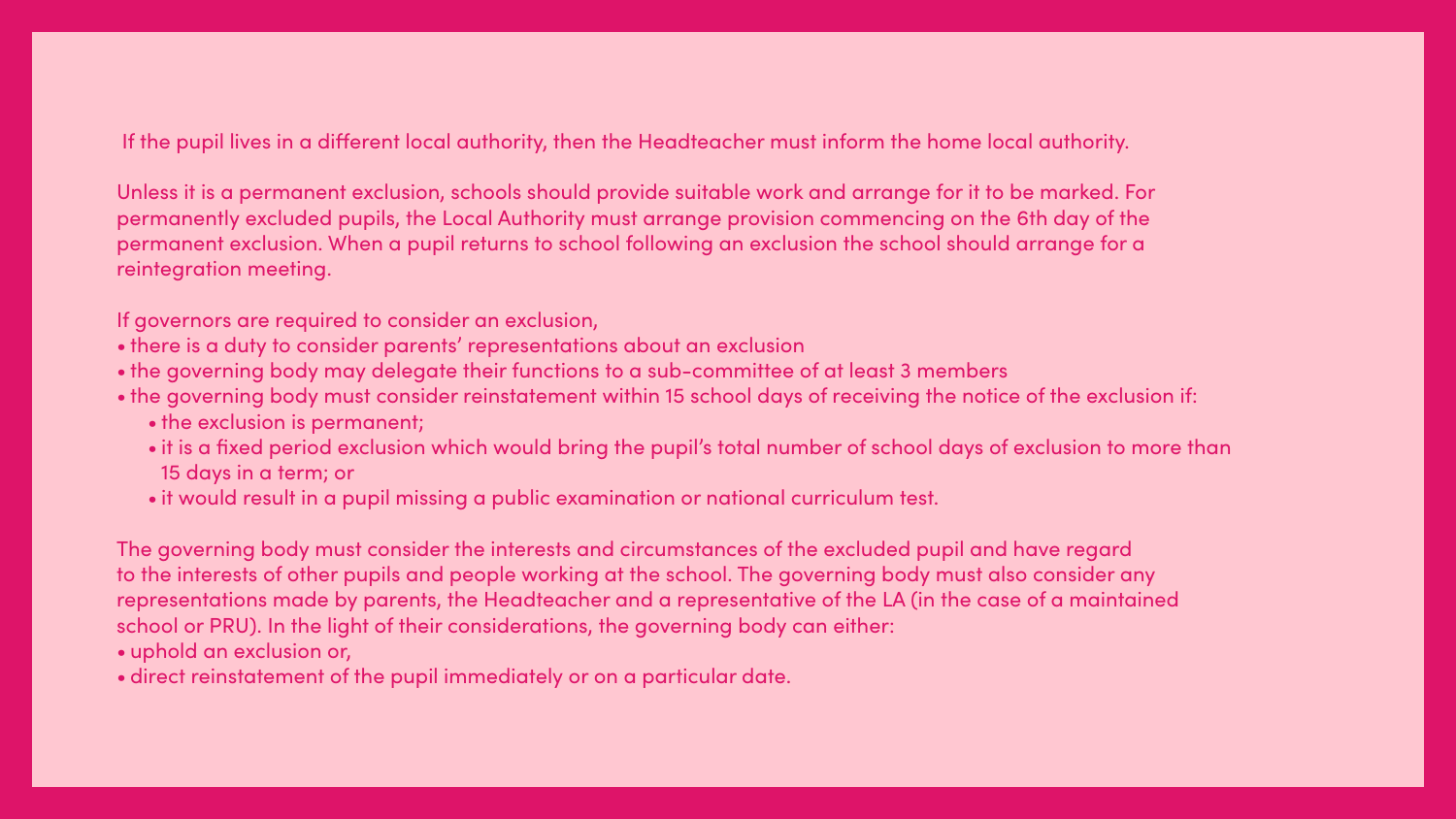### Parents can request the exclusion is further considered by an Independent Review Panel. This application must be made within 15 school days of being given notice of the decision to uphold a permanent exclusion. If parents apply within the legal time frame, the LA or the Academy Trust must, at their own cost, arrange for an IRP to consider the decision of the governing body not to reinstate a pupil. Any application outside this timeframe must be rejected by the local authority or academy. Following a review, the IRP can decide to uphold the exclusion decision; recommend that the governing body reconsiders their decision, or quash the decision and direct that the governing body considers the exclusion again.

### Off-rolling

Off rolling is the practice of removing a pupil from the school roll without a formal, permanent exclusion or by encouraging a parent to remove their child from the school roll, when the removal is primarily in the interests of the school rather than in the best interests of the pupil. Off- rolling strategies include part-time timetabling, managed moves, encouragement to home school or other types of exclusion activity. Off-rolling is an ongoing concern and has received a great deal of press attention. The Timpson Review of school exclusions published in May 2019, also prompted the government to set out its response and commitment to the recommendations. (Much of the work associated with this was programmed for Summer 2020 but inevitably this has been delayed because of the Covid situation).

The revised Ofsted Inspection Framework does include a focus on off-rolling and where there is evidence that schools may be doing this, they are likely to be judged inadequate for leadership and management in their subsequent Ofsted report.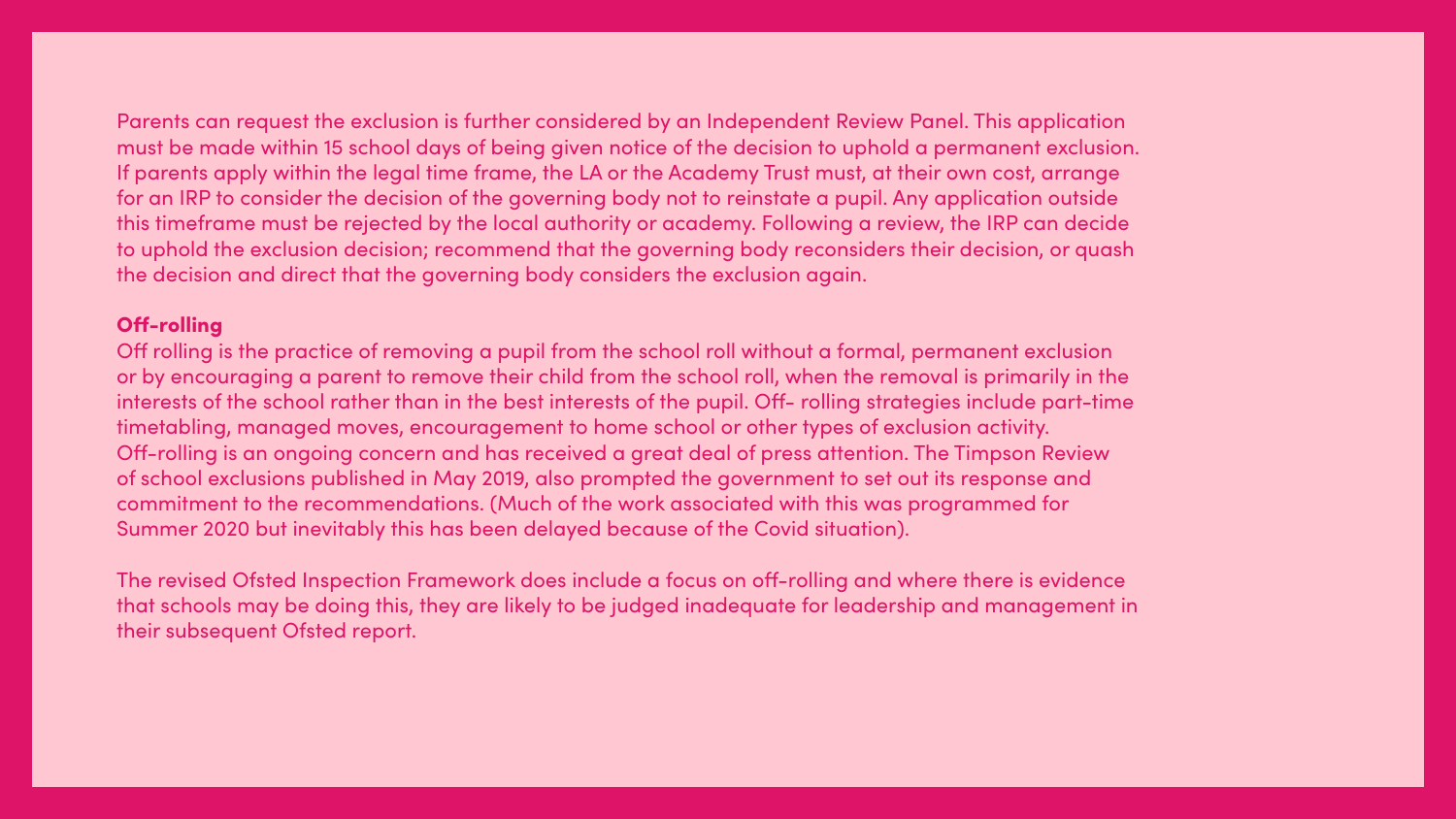**Fair Access Protocols** Local authorities are required to have Fair Access Protocols in place. These protocols are intended to ensure that children without a place outside of the normal admissions round are quickly placed in suitable settings. All schools, including academies, must agree and participate in the Fair Access Protocol and are expected to admit above their published admission number (PAN) if the school is already full.

How the Protocol operates is a matter for local determination but all schools are expected to respond to requests by local authorities to admit a child under Fair Access Protocols within seven calendar days. The governing body of a maintained school can appeal by referring the case to the Schools Adjudicator within 15 calendar days. In the case of Voluntary Aided or Foundation schools, the local authority can issue a direction to admit a child if after consultation it remains of the view that this is the appropriate school. In the case of academies, the local authority will seek to work with the academy concerned to agree admission of the child within 15 calendar days but if this has not happened, the local authority can apply for a direction from the Secretary of State.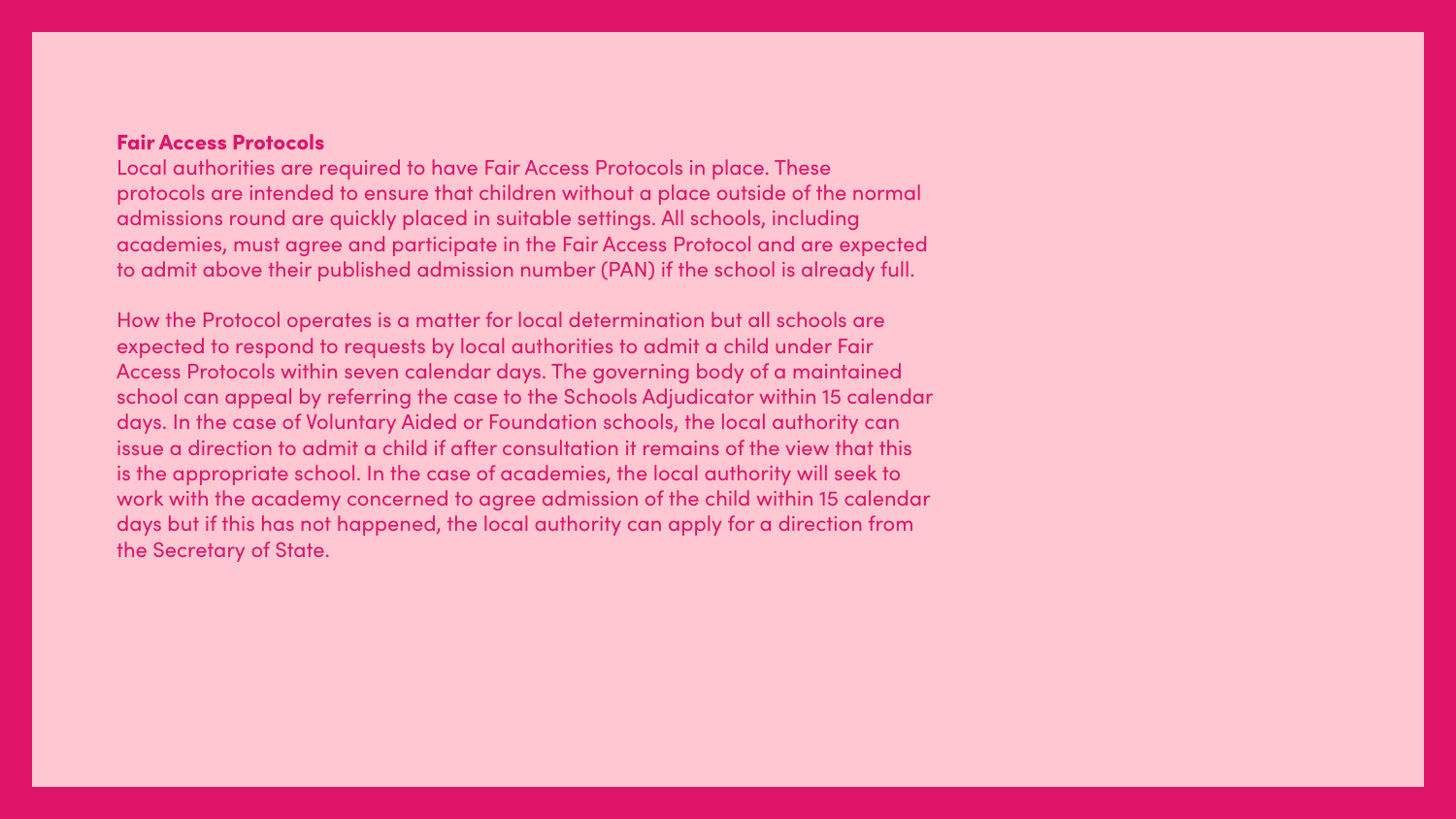### Elective Home Education

In law, the responsibility for a child's education lies with parents and most parents exercise this responsibility by sending their child to school. However, parents can take full responsibility for their child's education and choose to electively home educate (EHE).

The current legal framework is not a system for regulating home education or forcing parents to educate in a particular way, but is a way of identifying and dealing with children who are not receiving a suitable, efficient and full time education. Local authorities are therefore required to:

- provide support and information for parents where it is appropriate or requested
- 
- aptitude

• ensure the LA is fulfilling its statutory responsibilities to identify children who may not be in receipt of a suitable education • respond to concerns that a child is not receiving efficient, full time and suitable education for his/her age, ability and

Home education is undertaken as a positive choice by many parents who follow this route. However, home education may be attempted as a last resort. The local authority should maintain a register of all EHE children known to them, their previous settings (if appropriate) and the reasons parents have indicated for home educating. This also enables the local authority to get an understanding of possible shortcomings in local provision and Alternative Provision settings, or potential failures by schools to manage attendance and behaviour properly.

The officer responsible in the local authority for monitoring the quality of EHE should request a meeting with the family and child to discuss educational provision. Where parents decline the offer of a home visit, they can be offered alternative options such as a telephone conversation or the provision of a written report evidencing materials and resources used. If it appears from the evidence that a child is not receiving suitable provision, advice and support from the local authority can be offered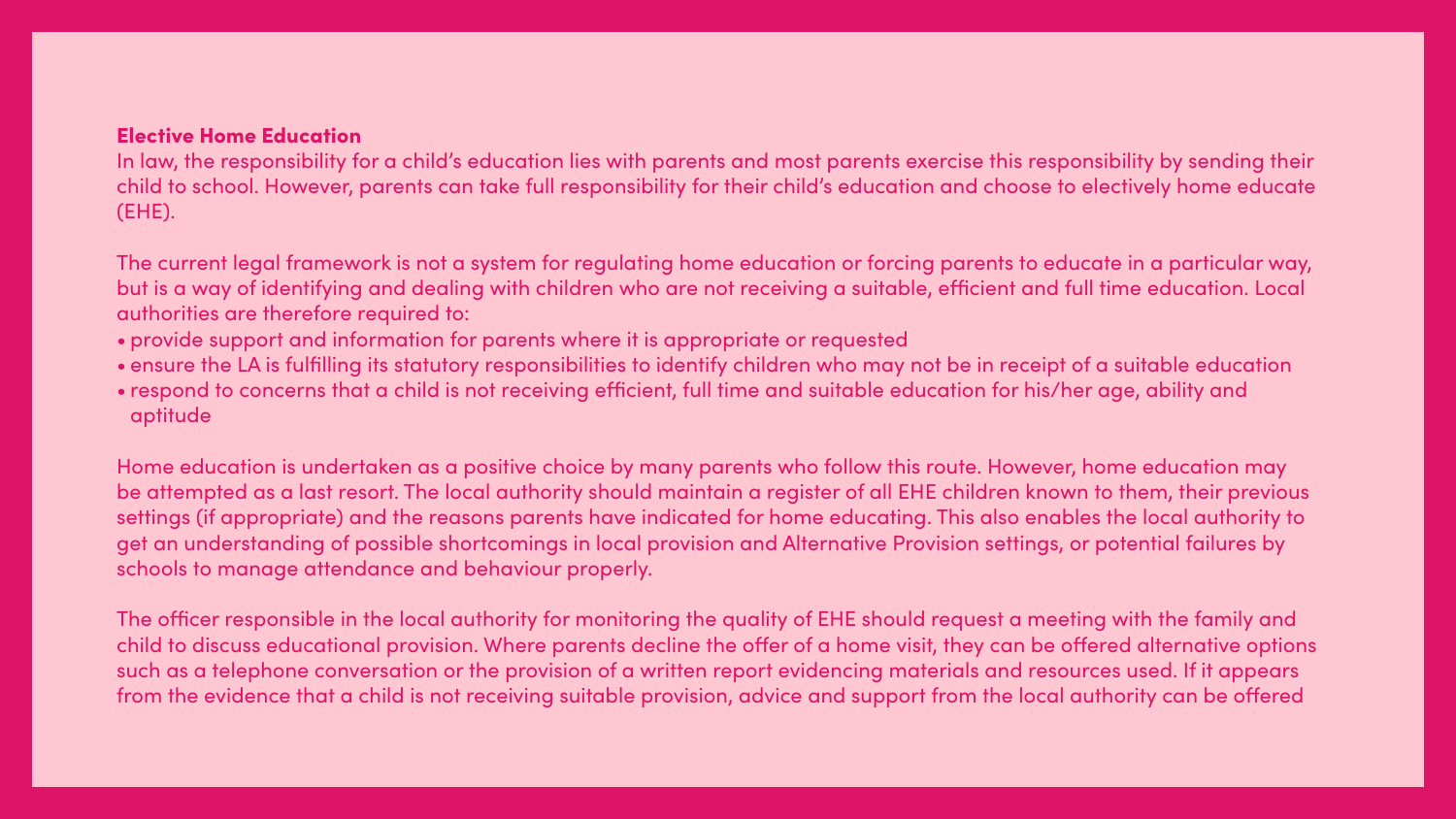### and further monitoring put in place. However, if it continues to be a matter of concern, the local authority can write formally to parents setting out their reasons for concern giving parents the opportunity to respond in 15 working days. Where that fails to secure a satisfactory response, the local authority can issue an Attendance Order requiring the child to attend school

provision.

### Unregistered settings

Children may be identified as home educated but in reality spend a large amount of time at a number of unregistered settings. These settings could be providing a significant proportion of the child's education and may be an unregistered school where the usual standards of safeguarding and quality of education may not be of the standard expected in registered settings. Ofsted estimated in 2019 that as many as 6,000 children were being educated in unregistered settings. Ofsted now has a dedicated team of inspectors to identify and investigate potential unregistered independent schools. If such a setting is identified, local authorities should work with Ofsted to establish whether it is an illegal school, and then take action.

- A school must be registered with Ofsted if it offers full time education and:
- has five or more pupils of compulsory school age
- is independent
- has one or more pupils with and Education and Health Care Plan (EHCP)
- has one or more pupils who are looked after
- the provision is providing 18 hours or more a week of education

If a setting is operating as a school and is not registered as a school, it is illegal.

Some home educated children may attend settings on a part time basis such as sports or drama clubs and that would be considered as part of the child's overall education.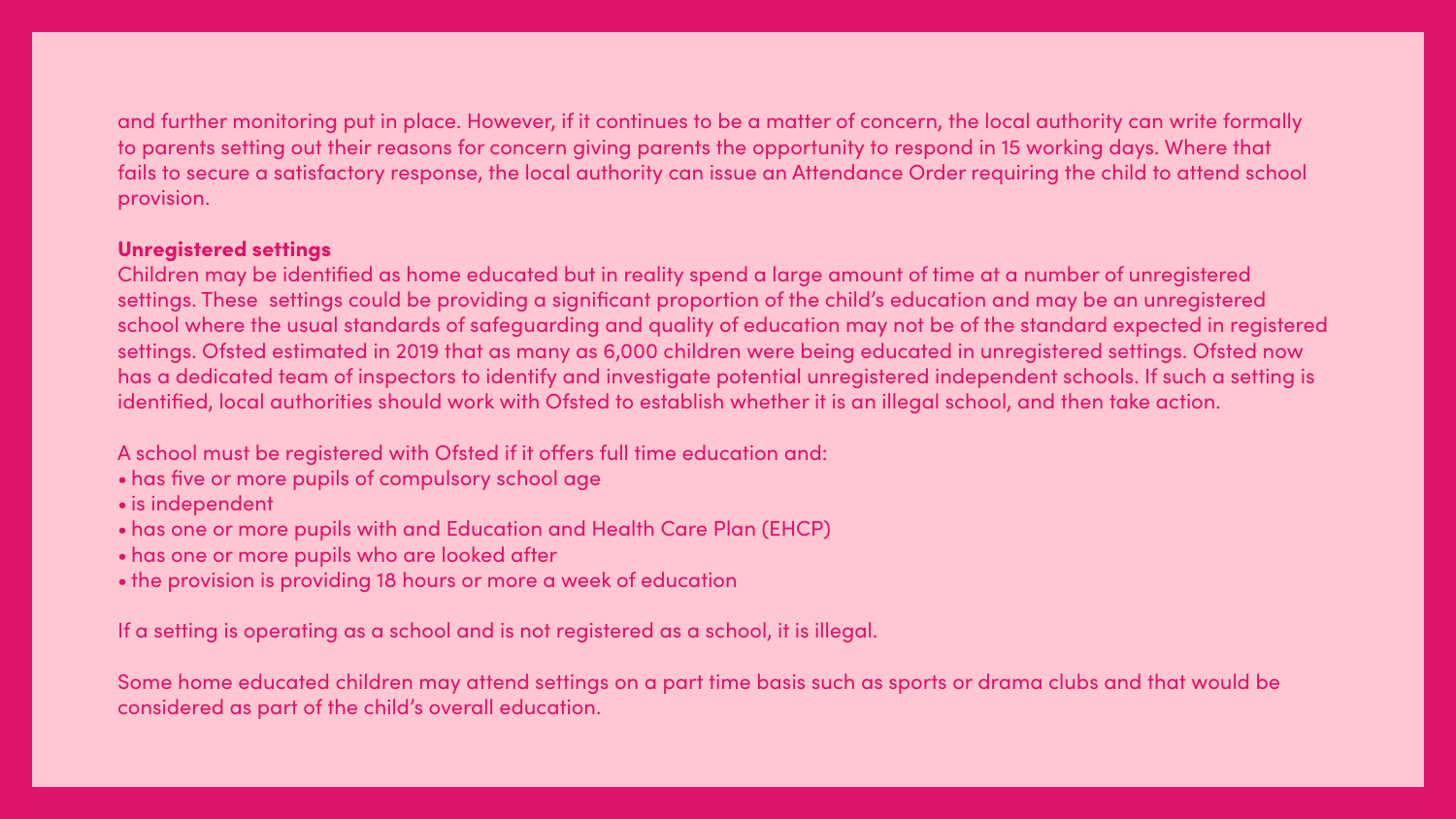### **Children Missing Education**

Children missing education are "children of compulsory school age who are not registered at a school and are not receiving suitable education otherwise than at school". Local authorities have a duty to establish the identities of such children of compulsory school age and to have robust policies and procedures in place to enable them to meet their duty in relation to these children. This includes ensuring that there are effective tracking and enquiry systems in place and appointing a named person to whom schools and other agencies can make referrals about children who are missing education. Local authorities are also required to have in place arrangements for joint working and information sharing with other local authorities and agencies. The DfE guidance on 'Children Missing Education' sets out a range of actions local authorities can take to track and secure the attendance of children at school.

The main concern about "children missing education" is that it is very difficult to know if children and young people are receiving their entitlement to education by not being in a full time setting and hence they may also be exposed to other risks.